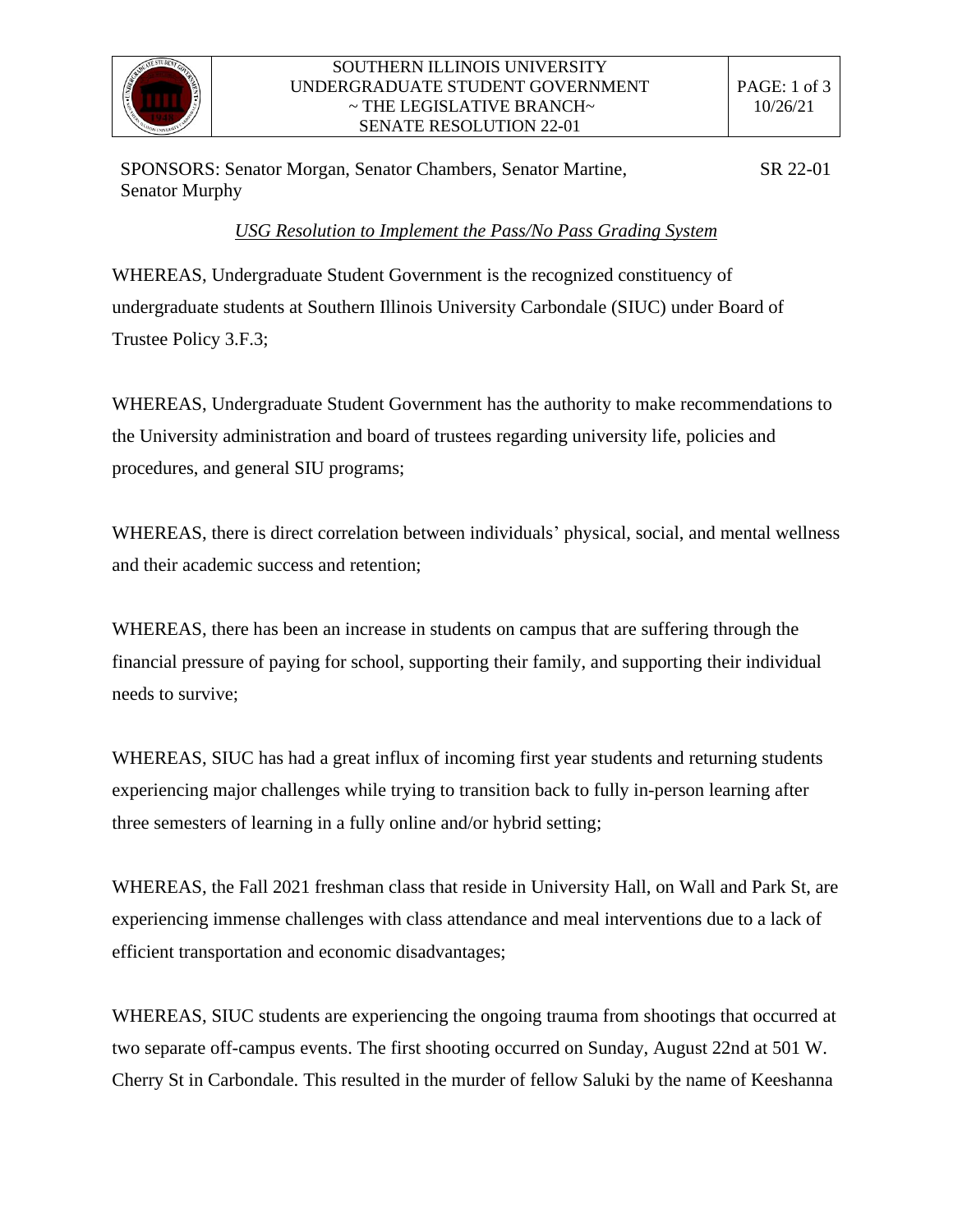

## SOUTHERN ILLINOIS UNIVERSITY UNDERGRADUATE STUDENT GOVERNMENT  $\sim$  THE LEGISLATIVE BRANCH $\sim$ SENATE RESOLUTION 22-01

Jackson and left three others wounded. The second occurred shortly after midnight on October 23rd, where officers found two students with gunshot wounds. Both students were sent to Memorial Hospital for treatment. As of today, one victim remains in care for further treatment;

WHEREAS, the resources for students to utilize the Counseling and Psychological Services are limited due to an insufficient number of employees within the Counseling and Psychological Services department;

THEREFORE BE IT RESOLVED, Undergraduate Student Government calls upon the University:

- 1. To adopt this resolution in support of a Pass/No Pass grading option for the Fall 2021 semester. The pass/No Pass grading system should operate just as it did in Spring 2021. The Pass/No Pass grading opt-in option which will only be provided to undergraduate and graduate students. Students at the School of Law will not be provided with the Pass/ No Pass grading option;
- 2. To provide adequate academic advising and as much information as possible, to ensure that students fully understand how a Pass/No Pass grade might impact them as a student (e.g. scholarship requirements and advance degree requirements);
- 3. To conduct a campus-wide mental health survey to capture a snapshot of the struggles that our students, faculty and staff face day-to-day. Results from this survey will allow us to provide the best care for the Carbondale campus as a whole;
- 4. To establish and influence a culture of compassionate instructing and learning with our Teaching Assistants, Instructors and Professors through certified workshops and trainings;
- 5. To explore ways to re-enroll students who have withdrawn from a course prior to the October 24<sup>th</sup> course withdrawal deadline;
- 6. To conduct a study within University Housing to analyze the success of students by major, academic program, Living Learning Community, and socioeconomic status;
- 7. To review the academic calendar with the intent of including a fall break;